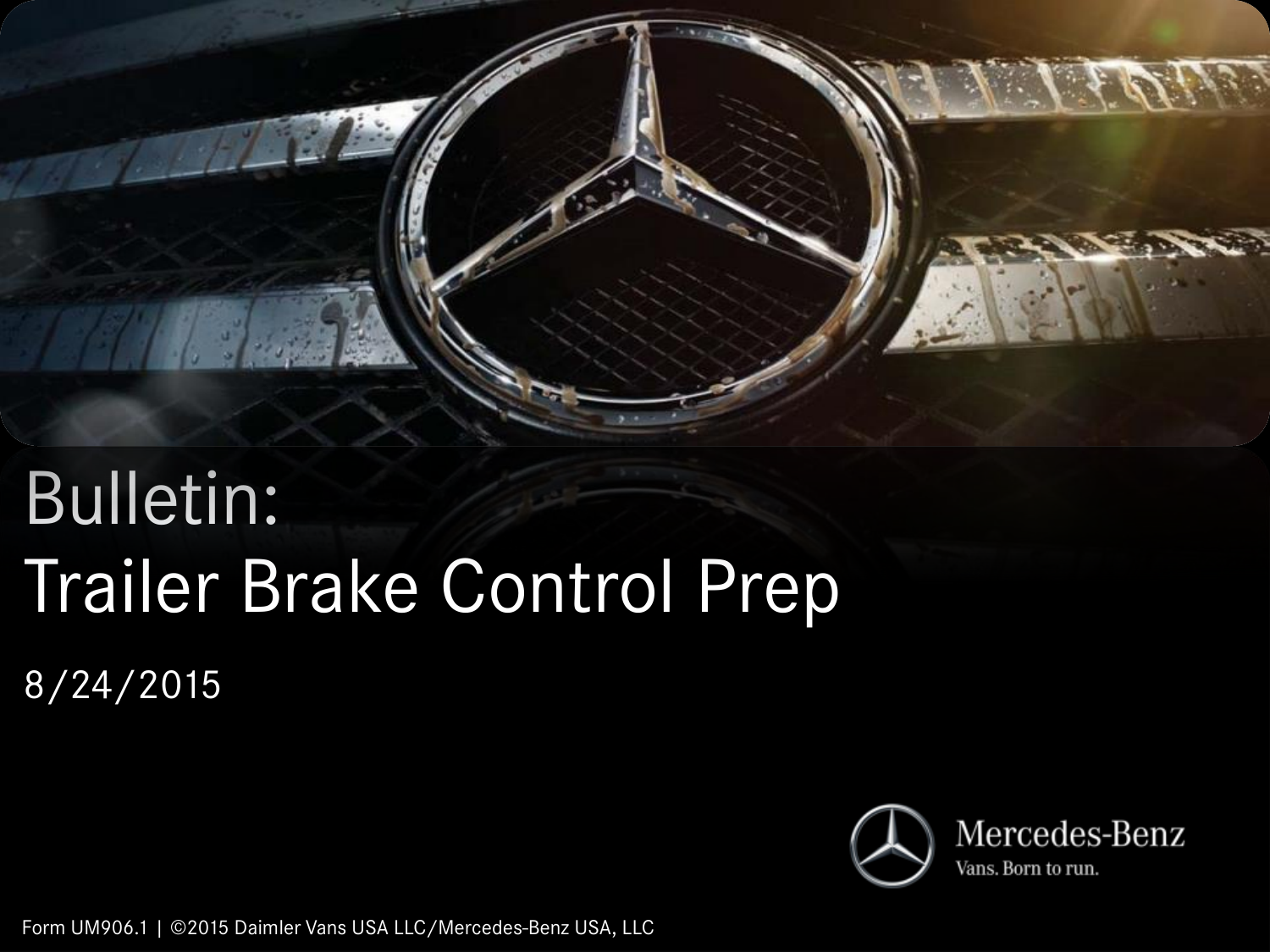## **NOTICE:**

The specifications, descriptions, information, and recommendations contained in this bulletin are believed to be accurate as of August 25, 2015.

Upfitter Management Vans reserves the right to modify or append this document without prior notification.

This bulletin is not intended as a work instruction, but as a guideline for upfitters to provide technical information necessary to retrofit or modify Mercedes-Benz Sprinters & Freightliner Sprinters (906).

Prior to making any modification to or installing any equipment in or on a Mercedes-Benz Sprinter & Freightliner Sprinter, please consult with Upfitter Management Vans for additional and updated information, and read the Body & Equipment Guidelines for Sprinter Model Series 906.

## Upfitter Management Vans Contacts:

For information or upfitter inquiries please submit a request via our website: [www.upfitterportal.com](http://www.upfitterportalcom/)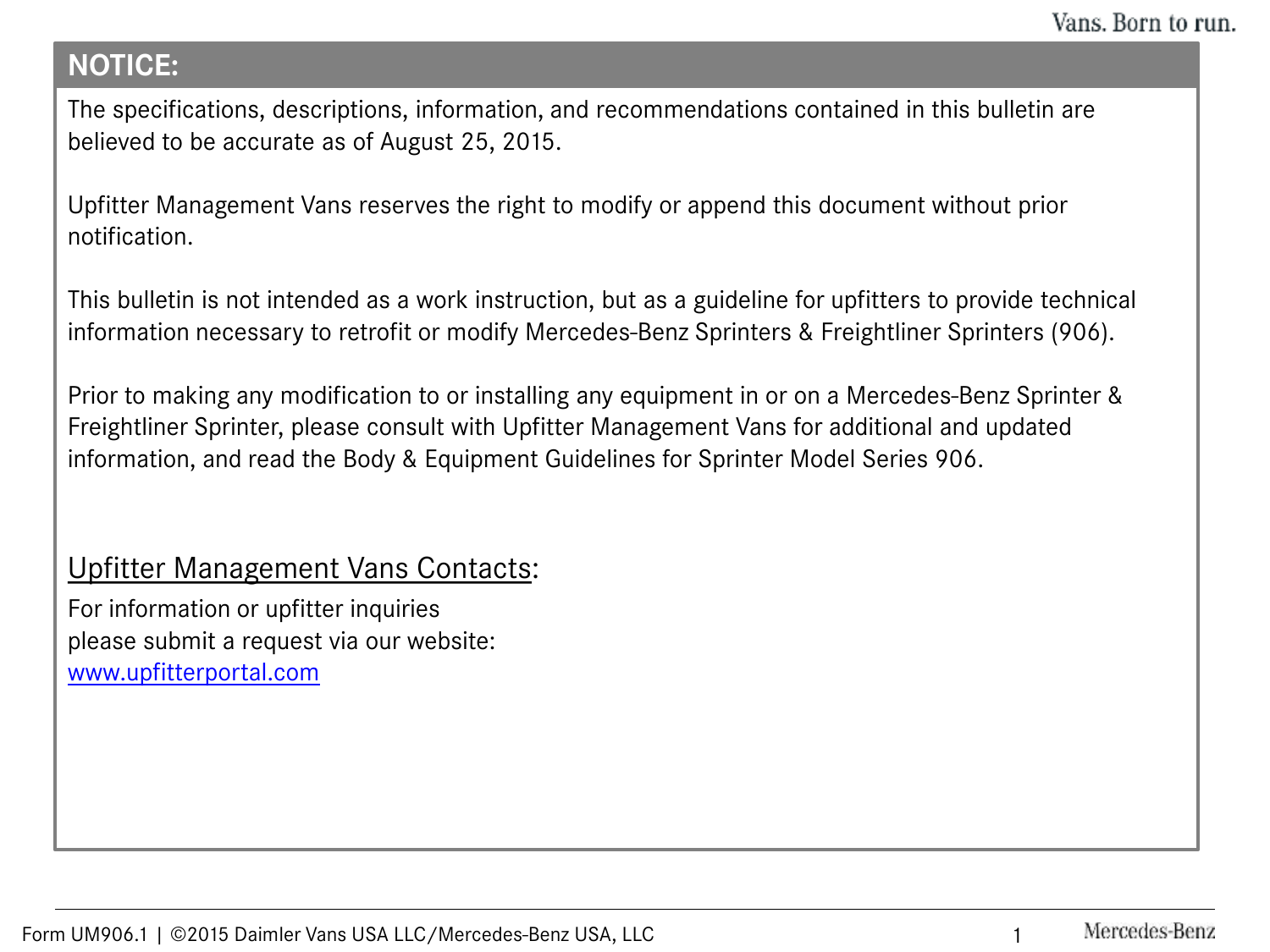#### Vans. Born to run.

## **Trailer Brake Control Female Connector**

|  |                |            |                                     | 2<br>3<br>4                                                                  |
|--|----------------|------------|-------------------------------------|------------------------------------------------------------------------------|
|  | Pin            | Color      | <b>Size</b>                         | Description                                                                  |
|  |                | Red/Yellow | 2,5mm <sup>2</sup> /<br>max. 18A    | 12V Positive Fused via F55/6 (max. 30A) on Position<br>30                    |
|  | $\overline{2}$ | Brown      | 2,5mm <sup>2</sup> /<br>max. 18A    | Ground (via Seatbase)                                                        |
|  | 3              | Black/Red  | $0.75$ mm <sup>2</sup> /<br>max. 7A | Brake Signal from vehicle (via Trailer Control Unit Code<br>E40) OUTPUT ONLY |
|  | 4              | Black/Blue | 2,5mm <sup>2</sup> /<br>max. 18A    | Signal to 7-Pin Connector at Trailer Hitch                                   |

- The green connector inside the driver seat box is for an aftermarket trailer brake control module. Please locate it before you proceed.
- $\triangleright$  The brake signal from the trailer control module is not directly hardwired to the 7-way trailer tow connector. Instead, the brake signal circuit is routed to the green 4-pin connector (pin 3) and from there a separate wire (pin 4) is routed to the trailer tow 7-way connector.
- With the green connector an aftermarket trailer brake control module can be installed, it already has power and ground, as well as the brake signal input and output circuits.
- All cables for fitting a trailer brake controller should be routed using the green connector only!
- $\triangleright$  Do not exceed maximum circuit warning!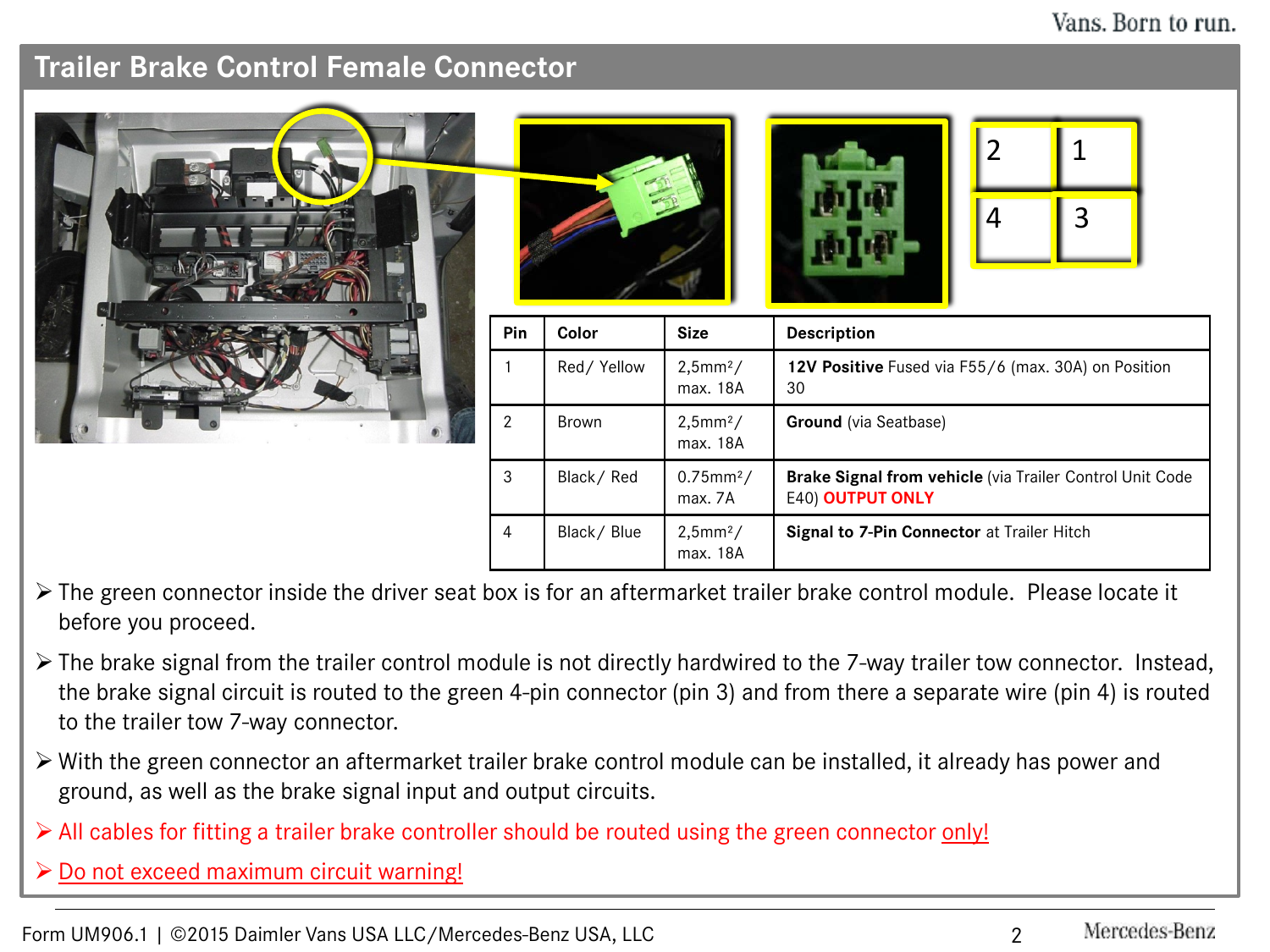### Vans. Born to run.

# **Trailer Brake Control Male Connector**



Figure 1

| <b>Figure</b> | <b>Part Number</b> | <b>Description</b>                                     |
|---------------|--------------------|--------------------------------------------------------|
|               | A 039 545 35 28    | Plug Connector 4-pin                                   |
| 2             | A 035 545 74 28    | Flat plug terminal (Male) $1.5 - 2.5$ mm <sup>2</sup>  |
|               | A 046 545 40 28    | Flat plug terminal (Male) $0.75 - 1.0$ mm <sup>2</sup> |

 $\triangleright$  Crimp pins to your wiring harness and attach to the Plug Connector making sure that your wires match the female connector pin layout as outlined in page 2 of this document.



Figure 2